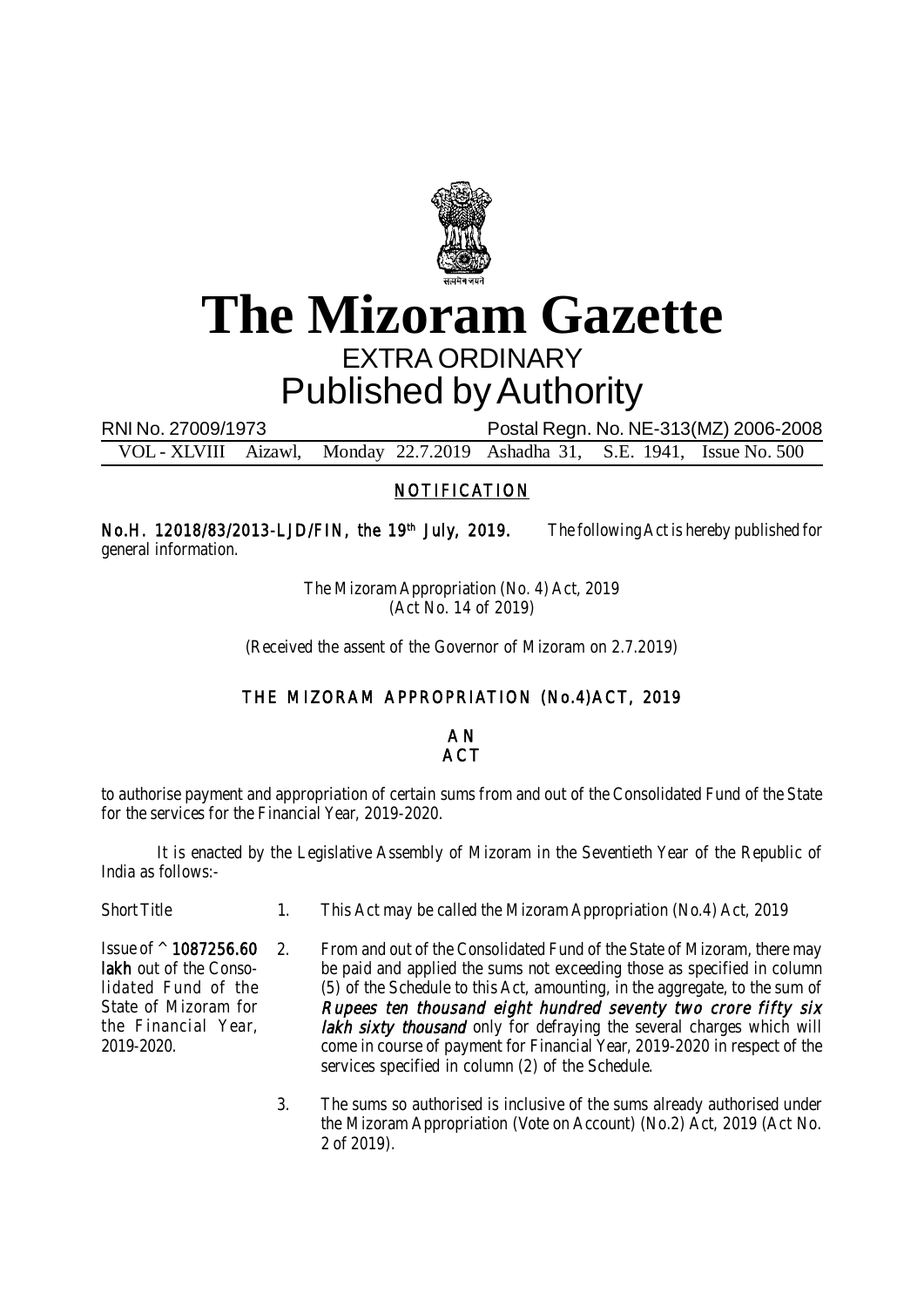| Ex-500/2019      |    | $-2-$                                                                                                                                                                                                                                                                                                                                               |
|------------------|----|-----------------------------------------------------------------------------------------------------------------------------------------------------------------------------------------------------------------------------------------------------------------------------------------------------------------------------------------------------|
| Appropriation    | 4. | The sums authorised to be paid and applied from and out of the Consolidated<br>Fund of the State of Mizoram by this Act shall be appropriated for the<br>services and purposes expressed in the Schedule in relation to the said period.                                                                                                            |
| Repeal & savings | 5. | The Mizoram Appropriation (No.2) Act, 2018 (Act No. 2 of 2018) published<br>in the Mizoram Gazette Extraordinary Issue No. 210 of dt. 17.4.2018 and<br>The Mizoram Appropriation (Vote on Account) (No.2) Act, 2019 (Act No.<br>2 of 2019) published in the Mizoram Gazette Extraordinary Issue No. 232<br>of dt. 8.4.2019 are stand hereby repeal. |

Secretary, Law & Judicial Deptt., Govt. of Mizoram.

### SCHEDULE [See Sections 2 and 3]

 $(^\wedge$  in lakh)

|        |                                          | SUMS NOT EXCEEDING |             |              |           |
|--------|------------------------------------------|--------------------|-------------|--------------|-----------|
| Demand |                                          | Voted by           | Charged on  |              |           |
| No.    | <b>SERVICES AND PURPOSES</b>             |                    | Legislative | the Consoli- | Total     |
|        |                                          |                    | Assembly    | dated Fund   |           |
|        | 2                                        |                    |             | 4            | 5         |
| 1      | Legislative Assembly                     | Revenue            | 2638.80     | 87.20        | 2726.00   |
|        |                                          | Capital            | 170.00      |              | 170.00    |
| 2.     | Governor                                 | Revenue            | 30.60       | 754.13       | 784.73    |
| 3.     | <b>Council of Ministers</b>              | Revenue            | 531.94      |              | 531.94    |
| 4.     | Law & Judicial                           | Revenue            | 2789.27     | 1257.04      | 4046.31   |
| 5.     | Vigilance                                | Revenue            | 858.10      |              | 858.10    |
| 6.     | Land Revenue & Settlement                | Revenue            | 4084.50     |              | 4084.50   |
| 7.     | <b>Excise &amp; Narcotics</b>            | Revenue            | 4378.29     |              | 4378.29   |
| 8.     | <b>Taxation</b>                          | Revenue            | 1856.34     |              | 1856.34   |
|        |                                          | Capital            | 612.90      |              | 612.90    |
| 9.     | Finance                                  | Revenue            | 130205.56   |              | 130205.56 |
|        |                                          | Capital            | 144308.43   |              | 144308.43 |
| 10.    | Mizoram Public Service Commission        | Revenue            |             | 768.20       | 768.20    |
| 11.    | Secretariat Administration               | Revenue            | 12400.16    |              | 12400.16  |
| 12.    | Parliamentary Affairs                    | Revenue            | 105.91      |              | 105.91    |
| 13.    | Personnel & Administrative Reforms       | Revenue            | 355.07      |              | 355.07    |
| 14.    | Planning & Programme Implementation      | Revenue            | 9634.93     |              | 9634.93   |
|        |                                          | Capital            |             |              |           |
| 15.    | <b>General Administration Department</b> | Revenue            | 9678.92     |              | 9678.92   |
|        |                                          | Capital            | 660.00      |              | 660.00    |
| 16.    | Home                                     | Revenue            | 79463.09    |              | 79463.09  |
|        |                                          | Capital            | 346.18      |              | 346.18    |
| 17.    | Food, Civil Supplies & Consumer Affairs  | Revenue            | 9036.56     |              | 9036.56   |
|        |                                          | Capital            | 19593.60    |              | 19593.60  |
| 18.    | Printing & Stationery                    | Revenue            | 1698.55     |              | 1698.55   |
| 19.    | Local Administration                     | Revenue            | 4148.18     |              | 4148.18   |
|        |                                          | Capital            |             |              |           |
| 20.    | <b>School Education</b>                  | Revenue            | 132342.02   |              | 132342.02 |
|        |                                          | Capital            | 500.00      |              | 500.00    |